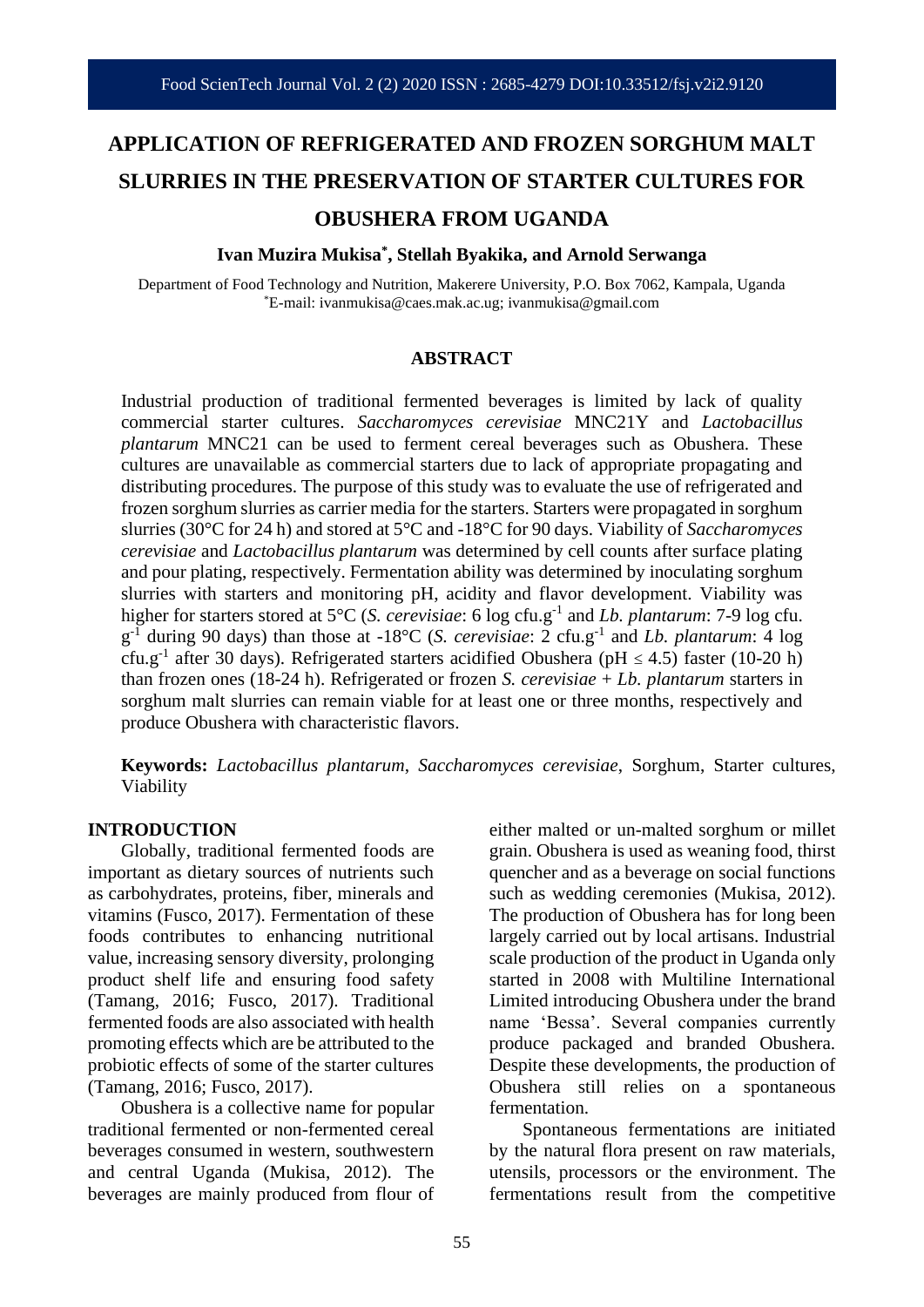activity of the diverse flora with organisms better adapted to the substrate eventually dominating (Wirawati *et al.* 2019). Adopting spontaneous fermentations for industrial processes is challenging because initiation of fermentation takes a relatively longer time compared to when starter cultures are used and the fermentations may proceed in an unpredictable and uncontrollable manner (Wirawati *et al.* 2019). The processes are also associated with high risks of failure and inconsistencies in quality attributes and safety (Wirawati *et al.* 2019; Byakika *et al.* 2019). Developing starter cultures is one of the vital steps towards standardizing traditional fermentations for industrial commercial production (Soro-Yao *et al.* 2014). Through this approach, starters with desirable properties such as fast acidification and flavor production can be identified and applied thus ensuring reduction in processing time, consistent product quality and safety (Soro-Yao *et al*. 2014; Mukisa, 2012).

Starter culture combinations of *Saccharomyces cerevisiae* MNC21Y and *Lactobacillus plantarum* MNC21 can potentially be used for production of an acceptable product with a flavor profile similar to that of traditionally produced Obushera (Mukisa, 2012; Mukisa *et al*. 2017). Application of these starters also enables production of Obushera in 10 – 12 hours as opposed to 24 hours or more as is expected in traditional spontaneous fermentations. These starters are, however, not yet commercially available for use by Obushera processors since no starter carriers or starter culture delivery methods for these particular starters have been developed or evaluated to date.

Starter cultures may be preserved and distributed in liquid, spray-dried, frozen or lyophilized forms (Kringelum and Kragelund, 2010). The media used to carry starter cultures include milk derived carriers such as reconstituted skimmed milk (RSM) liquid nitrogen and nutritive media (Kringelum and Kragelund, 2010; Parente, Cogan and Powel, 2017). While starter cultures in these media exhibit maximum survival, the expense of the storage conditions limits the use of these carriers. Additionally, starter culture preparations usually contain other costly ingredients such as cryoprotectants (sodium

# *Application of refrigerated and frozen sorghum …*

glutamate, sucrose, lactose) and growth factors (Leroy and Vuyst, 2009).

Locally available plant materials such African locust bean, soy bean, starch can be used as cost effective means for propagation and distribution of starter cultures (Leroy and Vuyst, 2009; Aderibigbe, Visessanguan and Jureeporn, 2015). Slurries of millet or sorghum can potentially be used for the production, distribution and storage of these starters since Obushera produced from these slurries supports the growth of *S. cerevisiae* and *Lb. plantarum* (Mukisa, 2012). The use of millet or sorghum malt slurries, which are locally available and affordable raw materials, could potentially be a more economically feasible alternative for starter culture preservation and distribution. There is, however, need to establish the viability and activity of these starters under cold storage. Therefore, the purpose of this study was to investigate the potential of using refrigerated and frozen slurries of sorghum as carrier media for Obushera starter cultures.

# **MATERIALS AND METHODS Sorghum malt preparation**

SESO 3, a red seeded sorghum variety obtained from the National Semi-arid Resources Research Center in Serere, Uganda was used to prepare sorghum malt. The sorghum grain was placed on a suspended wire mesh and sorted to remove chaff. The grain was then washed using pressurized water. Ten kilograms of grain were soaked in 15 liters of potable water containing 0.3% sodium hydroxide (Merck, Germany) and allowed to steep for 6 h. The water was drained and the steep vessel refilled with fresh water. The grains were steeped for a further 10 h after which the water was drained and the grain transferred to germination beds at 25°C. Germination was halted after two days when the rootlets of the grain reached 1 cm long. The grain was spread out in a 2 cm thick layer in a drying chamber at 65°C. The grain was considered dry if it broke 'cleanly.' The dried sorghum malt was stored in moisture proof bags at room temperature (25-27°C) till further use.

# **Propagation of microbial strains**

*Lactobacillus plantarum* MNC 21 and *Saccharomyces cerevisiae* MNC21Y isolated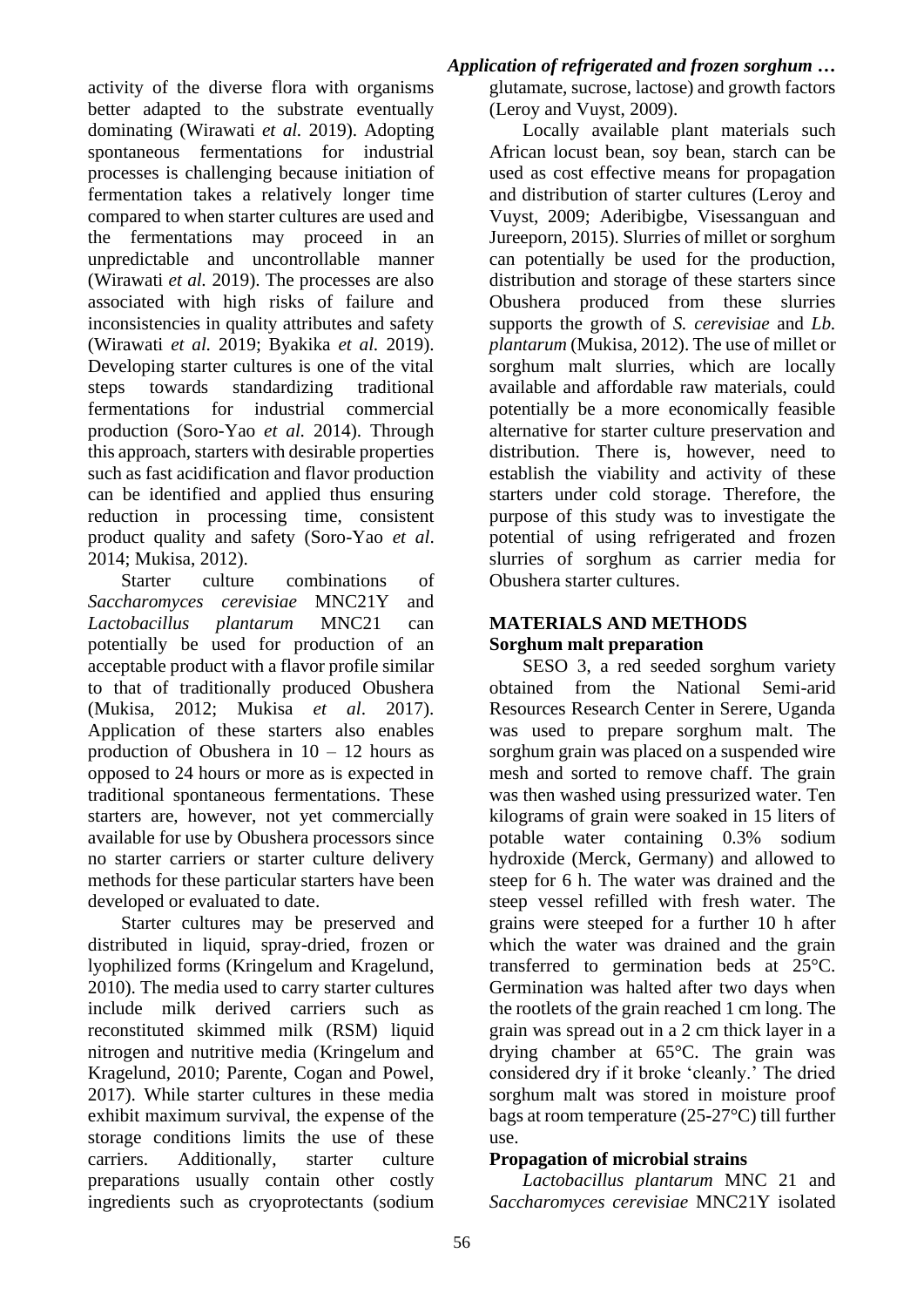## *Mukisa, et. al.*

from Obushera were used in the study. *Lb. plantarum* MNC21 was grown in 100 ml of MRS broth (CONDA, Madrid, Spain) at 30°C for 24 h. *S. cerevisiae* MNC21Y was grown in 100 ml of Yeast Mold Broth (CONDA, Madrid, Spain) at 30°C for 24 h. The cells were separately centrifuged at 7500 x g for 10 min (Centrofriger – BL II, JP Selecta, Barcelona, Spain) and the pellets washed thrice using sterile quarter strength Ringer's solution (Oxoid Limited, Basingstroke, Hampshire, England). The pellets were then separately suspended in 10 ml of sterile quarter strength Ringer's solution.

# **Preparation and inoculation of sorghum malt slurries**

Dried sorghum malt was milled using a Wondermill (Grote Molen Inc., Pocatello, USA) at the bread texture control setting. At this setting, 99% of the resulting flour passed through a 1000 mm mesh and 85% through a 500 mm mesh. The sorghum malt was mixed with potable water to make a slurry of 12.5 % total solids. The slurry was heated with continuous stirring to 90°C and held at that temperature for 15 min. The hot slurry (200 ml) was then aseptically transferred to sterile 250 ml glass bottles and allowed to cool to 30°C. The porridge was inoculated with 6.0 log cfu.ml-1 of *Lb. plantarum* MNC 21 and *S. cerevisiae* MNC 21Y cultures and incubated at 30°C for 24 h. Samples were drawn at 0, 4, 8, 12 and 24 h to measure cell counts, pH and titratable acidity.

# **Storage of starter cultures in fermented sorghum malt slurries**

*Food ScienTech Journal Vol. 2 (2) 2020* 57 Starter cultures can be stored in a refrigerator at  $2 - 5$ °C or frozen with cryoprotectant at −20°C to −40°C, −80°C or −196°C (Parente, Cogan and Powell, 2017). Other authors have reported storing starters at −20°C to 10°C (Kringelum and Kragelund, 2010). In this study 5°C and −18°C were used because they are the common chiller and freezer cabinet temperatures, respectively observed for refrigerators in Uganda (Makumbi et al, 2015). Therefore, most processors of Obushera with access to refrigerators are likely to store the starters at either 5°C or −18°C. To store the starter cultures, 50 ml of the fermented sorghum malt slurries were distributed in sterile 100 ml

plastic bottles. Some of the bottles containing the fermented sorghum malt slurries were stored in a refrigerator and the rest in a freezer.

## **Determining the fermentation ability of the stored starter cultures**

Samples were drawn periodically to determine cell counts and fermentation ability of the stored cultures. Fermentation ability of the stored cultures was determined by inoculating 500 ml of freshly prepared and sterile sorghum malt slurries (12.5% total solids) with  $1\%$  (v/v) of the stored starter cultures. The inoculated slurries were incubated at 30°C for 24 h. Samples were drawn periodically to determine pH and titratable acidity  $(0, 4, 6, 12, 12)$  and  $(24, 16)$ , and flavor development (24 h).

# **Acidity and pH Analysis**

The pH was measured using a pH meter (Mettler-Toledo AG model, Mettler-Toledo Group, Schwerzenbach, Switzerland). Titratable acidity was determined by titrating 10 ml of the sample against a 0.1M solution of sodium hydroxide using phenolphthalein as the indicator (Horwitz, 2000).

## **Flavor development by the stored starter cultures**

The starter culture combination of *Saccharomyces cerevisiae* MNC21Y and *Lactobacillus plantarum* MNC21 is known to produce acceptable sensory attributes (aroma, taste, texture and color) which are similar to those of the traditional product (Mukisa, 2012; Mukisa *et al.* 2017). Therefore, beside evaluating viability and acidification potential of the stored culture, this study assessed the production of the typical flavor of Obushera. Flavor development was determined by the researchers  $(n = 3)$  who were all familiar with Obushera. The products were sniffed to detect for the characteristic flavor of Obushera. Samples were scored on consensus as follows:  $+++$  = strong flavor development;  $++$  = mild flavor development;  $+$  = weak flavor  $development$ ;  $ND = not detected$ .

# **Microbiological analyses**

The Serial dilutions were prepared using ¼ strength ringer's solution (Oxoid Limited,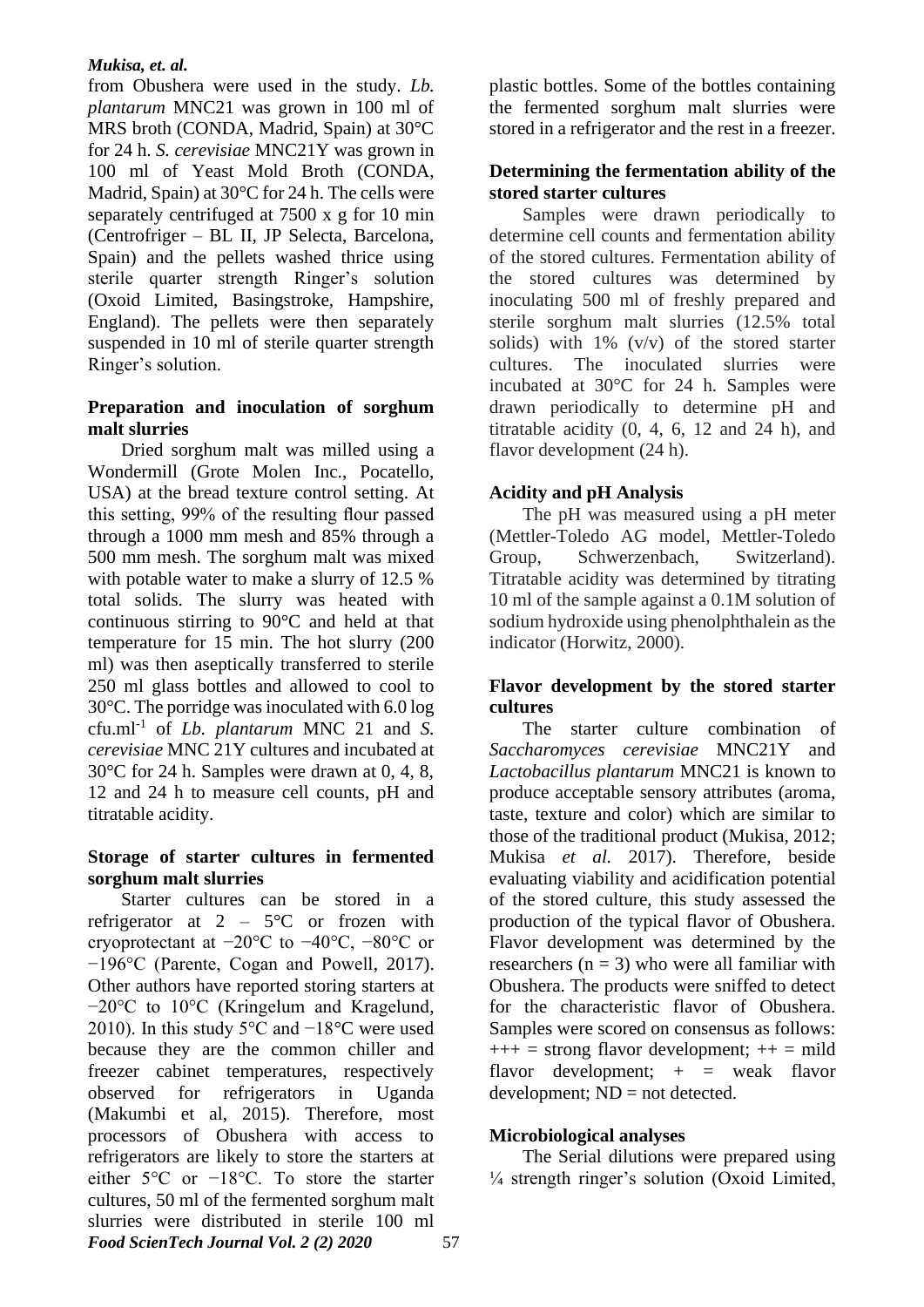Basingstroke, Hampshire, England). Enumeration of *Lactobacillus plantarum* MNC21 was carried out by pour plating selected serial dilutions in MRS agar (CONDA, Madrid, Spain) and incubating at 30°C for 48 h. Enumeration of *Saccharomyces cerevisiae* MNC21Y was carried out by surface plating selected serial dilutions of the culture in Potato Dextrose Agar (CONDA, Madrid, Spain) with chloramphenical supplement and incubating at 30°C for 72 h. Microbial counts were determined at days 0, 5, 10, 20, 30, 40, 50, 60, 70, 80 and 90 during storage of starters at 5°C and only up to day 30 for starters stored at -18°C.

## **Statistical analysis**

Means were subjected to one way analysis of variance (ANOVA) to test for significant differences at a 5% level of significance. The least significant difference test (Fisher's LSD) was used to determine means that were significantly different from one another after the ANOVA test. All statistical analyses were performed by XLSTAT (2010, Addinsoft, Paris, France). Experiments were carried out in triplicate.

# **RESULT AND DISCUSSION**

# **Changes in cell counts during storage**

Figure 1 summarizes counts of the of *L. plantarum* MNC21 and *S. cerevisiae* MNC21Y mixed culture stored in sorghum malt slurries at -18°C and 5°C. *L. plantarum* MNC21 generally had higher ( $p < 0.05$ ) counts than *S. cerevisiae* MNC 21Y throughout the storage period. There was a drastic decline in cell counts during storage at -18°C with both *L. plantarum* MNC21 and *S. cerevisiae* MNC21Y counts dropping below the desired concentration of 6.0 log cfu.ml<sup>-1</sup> in  $\leq$  5 days. For cultures stored at 5°C, cell counts remained above the desirable level (6.0 log  $cfu.m<sup>1</sup>$ ) throughout storage for 90 days.

The drastic decline in cell counts of the cultures stored at -18°C is associated with cellular freeze damage. Cellular damage is majorly due to intracellular ice crystal formation which damages the cellular structures (Meneghel *et al.* 2017). In addition, the formation of extracellular ice in the suspension medium results in high solute



Figure 1. Counts of cultures stored at -18 ºC and 5 ºC. Error bars show standard deviations of three independent fermentations

concentration which results in osmotic stress (Meneghel *et al.* 2017). This may explain why the viability of the cells stored at refrigeration temperature (5 $^{\circ}$ C) was higher (p < 0.05) than for those stored at freezing temperature (- 18°C). Addition of cryo-protectants such as glycerol, glucose, sucrose or skim milk to cell suspensions prior to freezing has been reported to minimize the effects of cellular freeze damage (Tedeschi and De Paoli, 2011). In the current study the absence of a cryo-protectant in the Obushera most likely contributed to the observed sharp decline in cell viability of frozen cultures.

## **Fermentation ability of the stored starter cultures**

Figure 2 and 3 show the fermentation ability (changes in pH and acidity) of the mixed *L. plantarum* MNC21 and *S. cerevisiae* MNC21Y culture stored at -18°C and 5°C. The fermentation ability varied with time of storage  $(p < 0.05)$  and was most efficient on day 0. However, unlike cultures stored at 5°C (Figure 3), the fermentable activity of cultures stored at -18°C (Figure 2) declined sharply in the subsequent days of storage. On day 0 it took approximately 6 h only for cultures stored at either temperature to drop the pH of the Obushera below the desirable value ( $pH \leq 4.5$ ). Thereafter for cultures stored at -18 ºC this pH value was obtained between 15 – 24 h of fermentation while it took a shorter time (6 – 18 h) for cultures stored at 5°C.

Titratable acidity increased to 0.43% on day 0 but the increase was much lower (0.1 -  $0.04\%$ ) on days  $5 - 30$  for cultures stored at -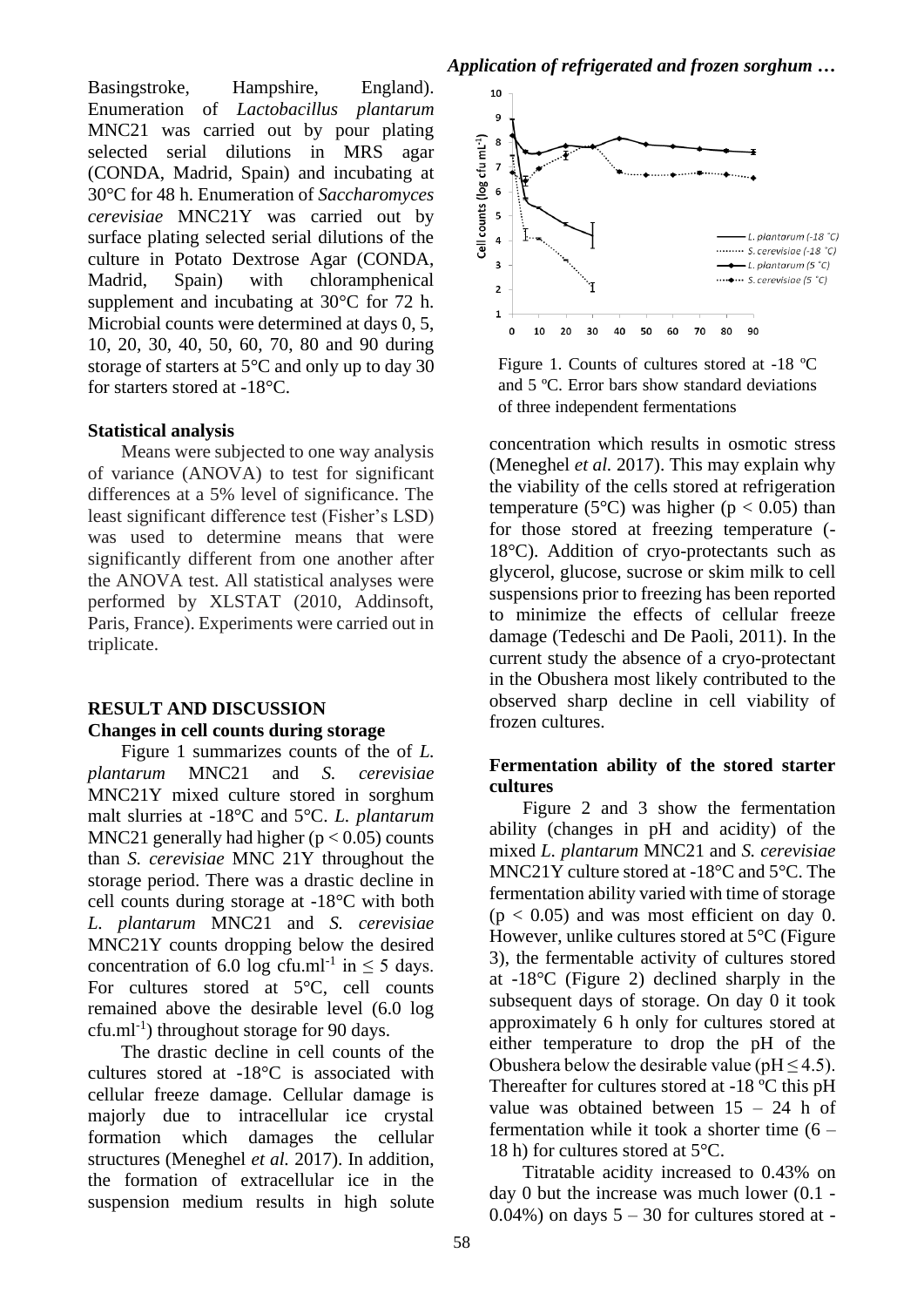#### *Mukisa, et. al.*

18°C. For cultures stored at 5°C, increase in titratable acidity was  $0.43 - 0.13\%$  between days  $0 - 40$  and  $0.09 - 0.05\%$  between days 50  $-90.$ 

The trend in fermentation ability of the cultures is directly related to cell viability. The high fermentation ability of cells stored at 5°C (Figure 3) is attributed to high cell counts (Figure 1). A drop in cell viability results in reduced cell metabolism which is observed as

a reduction in the rate of fermentation thus leading to low acid production (Figure 2 and 3). Rapid acidification of Obushera is always desirable because it inhibits growth of pathogens which comprise majority of the microbial population at the start of fermentation (Mukisa, 2012). The pathogens are not only a food safety concern but may also produce off flavors when they grow in the product (Muyanja, 2001).



Figure 2. Changes in pH (a) and titratable acidity (b) of Obushera fermented using the *L. plantarum* MNC21 and *S. cerevisiae* MNC21Y mixed culture stored at -18 ºC. Error bars show standard deviations of three independent fermentations



Figure 3. Changes in pH (a) and titratable acidity (b) of Obushera fermented using the *L. plantarum* MNC21 and *S. cerevisiae* MNC21Y mixed culture stored at 5 ºC. Error bars show standard deviations of three independent fermentations.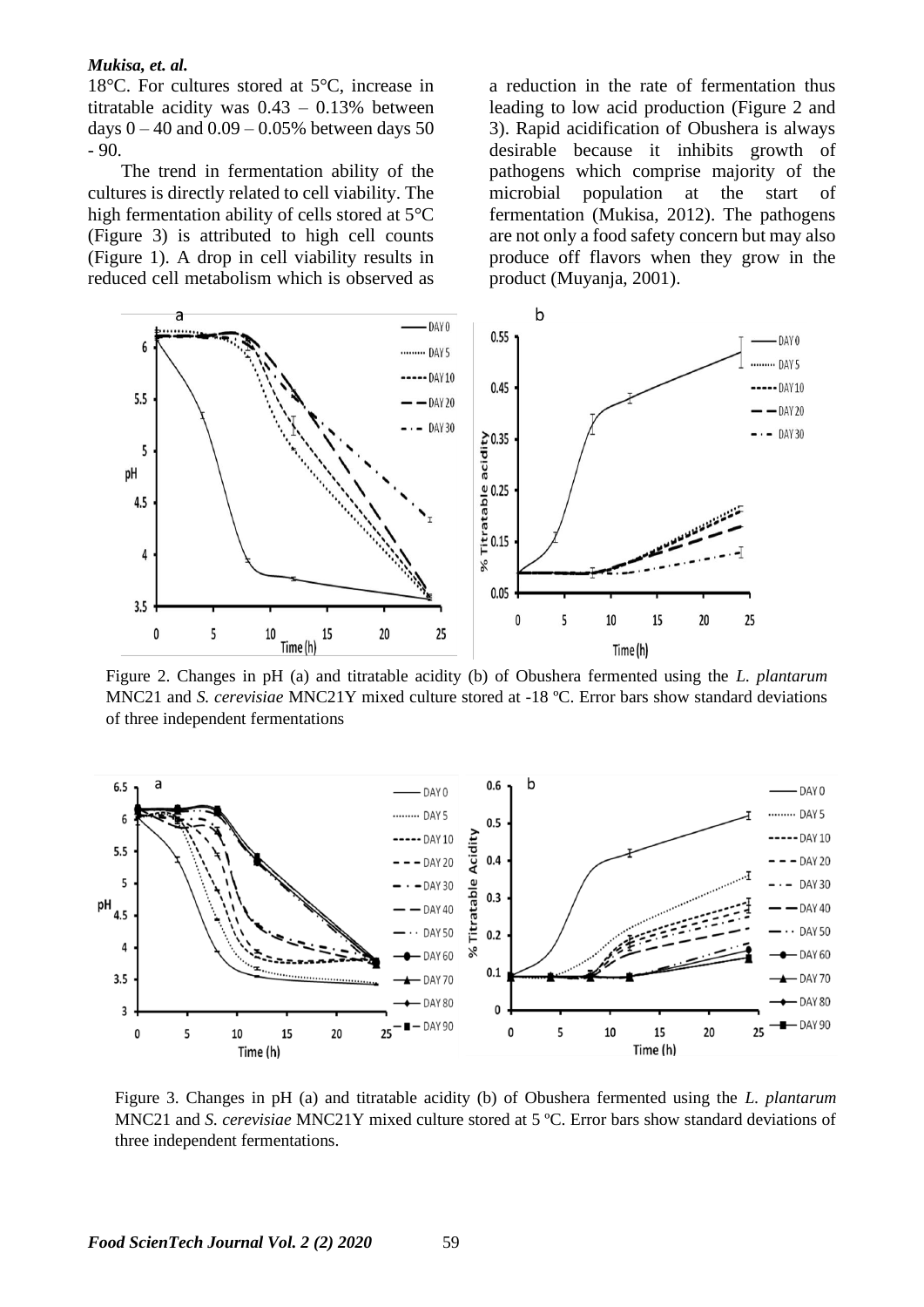#### **Flavor development**

Table 1 summarizes the intensity of flavor development in Obushera at 24 h of fermentation. Strong flavor development for cultures stored at -18°C was observed only on day 0 after which weak flavor development was noted for the rest of the days. For cultures stored at 5°C, a strong flavor characteristic of Obushera was observed up to the  $40<sup>th</sup>$  day of storage after which there was mild flavor development.

|                                  |  |  |  |  | Table 1. Intensity of flavor development in |  |  |
|----------------------------------|--|--|--|--|---------------------------------------------|--|--|
| Obushera at 24 h of fermentation |  |  |  |  |                                             |  |  |

| of<br>Day      |                    | Intensity of characteristic |  |  |
|----------------|--------------------|-----------------------------|--|--|
| storage        | flavor of Obushera |                             |  |  |
|                | <b>Cultures at</b> | Cultures at 5               |  |  |
|                | $-18$ °C           | $\rm ^oC$                   |  |  |
| $\overline{0}$ | $+++$              | $+++$                       |  |  |
| 5              | $^{+}$             | $+++$                       |  |  |
| 10             | $+$                | $+++$                       |  |  |
| 20             | $+$                | $+++$                       |  |  |
| 30             | $+$                | $+++$                       |  |  |
| 40             | <b>ND</b>          | $+++$                       |  |  |
| 50             | <b>ND</b>          | $++$                        |  |  |
| 60             | <b>ND</b>          | $++$                        |  |  |
| 70             | <b>ND</b>          | $++$                        |  |  |
| 80             | <b>ND</b>          | $^{++}$                     |  |  |
| 90             | ND                 | $++$                        |  |  |

 $+++$  = strong flavor development;  $++$  = mild flavor development;  $+$  = weak flavor development; ND not detected.

The strong flavor development observed on day 0 of storage (Table 1) was due to the high cell viability (Figure 1). *L. plantarum* and *S. cerevisiae* produce organic compounds and volatile acids which are responsible for the characteristic flavor of fermented Obushera (Mukisa, 2012). At high cell viability cells exhibit high metabolism which results in high production of flavor compounds. This explains why weak flavor development was noted at reduced cell viability on days  $5 - 30$  of storage for the frozen starter. In contrast, strong flavor development lasted longer due to the higher viable counts of the starter culture that was kept at refrigeration temperatures. Reduction

in intensity of flavor for refrigerated cultures after day 40 could be due to reduction in cell metabolism probably due to cellular damage caused by prolonged refrigeration and or prolonged exposure of cells to lactic acid and other cellular toxins.

#### **CONCLUSION**

The purpose of this study was to investigate the potential of using refrigerated and frozen slurries of sorghum as carrier media for Obushera starter cultures. The study has shown that refrigerated  $(5^{\circ}C)$  and frozen (-18°C) slurries of sorghum can be used to store the Obushera starters (*S. cerevisiae* MNC21Y and *Lb. plantarum* MNC21) for 90 days and 30 days, respectively. Therefore, refrigerated and frozen storage of lactic and yeast starters in cereal malt slurries can be adopted as an inexpensive technology for starter culture storage and distribution among small and medium scale processors of fermented foods and beverages. Further studies should evaluate the use of cryoprotectants in improving the shelf stability of the starter cultures.

#### **ACKNOWLEDGMENT**

This work was funded by the Government of Uganda through the Food Technology and Business Incubation Center (FTBIC), Makerere University.

#### **REFERENCES**

- Aderibigbe EY, Visessanguan W, Jureeporn D. 2015. Sourcing starter cultures for Parkia biglobosa fermentation III: preparation of starter cultures for industrial scale fermentation. Microbiol. Res. J. Int. 215-224. DOI: 10.9734/BMRJ/2015/15761
- Byakika, S, Mukisa, IM, Byaruhanga, YB, Male, D, Muyanja, C. 2019. Influence of food safety knowledge, attitudes and practices of processors on microbiological quality of commercially produced traditional fermented cereal beverages, a case of Obushera in Kampala. Food Control, 100, 212-219. DOI: 10.1016/j.foodcont.2019.01.024
- Fusco V, Oguntoyinbo FA, Franz CM. 2017. Fermentation to improve food security in Africa and Asia. In Soft Chemistry and Food Fermentation (pp. 337-378).